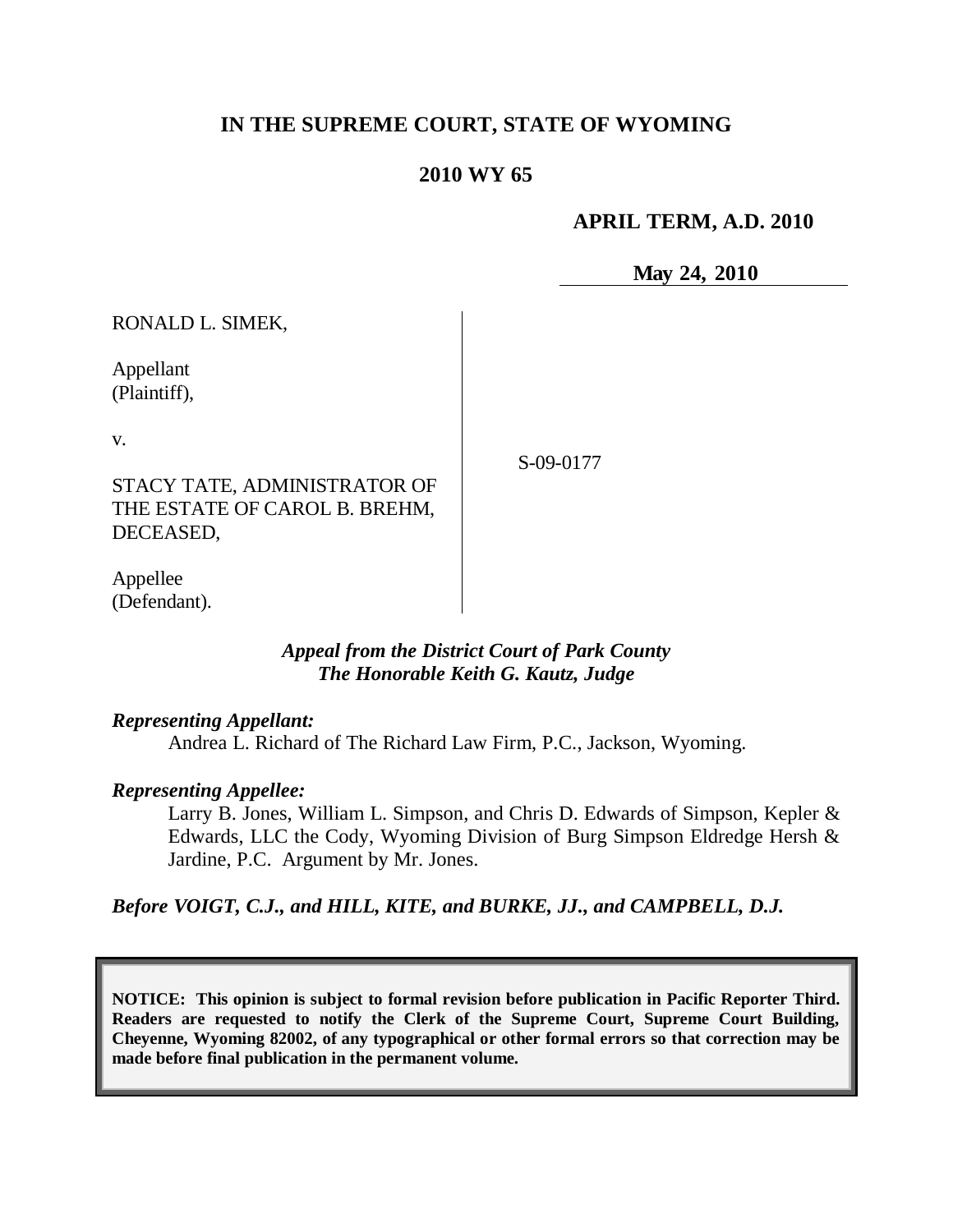## **VOIGT, Chief Justice.**

[¶1] This is an appeal from a district court order enforcing an oral settlement agreement requiring the appellant (Simek) to purchase certain real property from the appellee (the Estate).<sup> $\overline{1}$ </sup> We conclude that the district court did not err in determining that partial performance by the Estate made the settlement agreement enforceable despite the statute of frauds, and we therefore affirm.

#### **ISSUES**

[¶2] 1. Did the district court err in denying Simek"s motion for an additional "live" evidentiary hearing, and holding a telephonic hearing instead?

2. Did the district court err in denying Simek"s motion to enforce an earlier settlement agreement?

3. Did the district court err in granting the Estate"s motion to enforce the settlement agreement despite the statute of frauds?

## **FACTS**

[¶3] In 1993, Simek purchased from Carol Brehm (Brehm) certain ranch property located in Park County, Wyoming. Brehm reserved from that sale her residence and the acreage surrounding her residence, but gave Simek the "first right to purchase" the property if she decided to sell it. Brehm died in Illinois in 1994, without having indicated any desire to sell her residence, and, therefore, without Simek"s option to purchase having been exercised.

[¶4] On October 19, 1998, Simek filed in Park County a civil action against Michael A. Alexander (Alexander), as executor of Brehm"s estate in Illinois. Simek alleged that Brehm had breached the ranch sale contract in certain particulars, and he sought specific performance of the purchase option. Count II of the Complaint was later amended so as also to seek declaratory judgment in regard to the purchase option. On April 20, 2001, the district court dismissed Count II on the ground that the purchase option was specifically conditioned upon Brehm exhibiting her desire to sell the property, and that she had not done so.

  $1$  On January 13, 2009, Simek appealed from the district court's Findings of Fact and Conclusions of Law Enforcing Terms of Settlement Agreement, which was filed on December 22, 2008. The Final Order and Judgment Enforcing Settlement Agreement Pursuant to the Findings of Fact and Conclusions of Law Enforcing Terms of Settlement Agreement was not filed until July 8, 2009, after the probate courts of Wyoming and Illinois had approved the settlement agreement.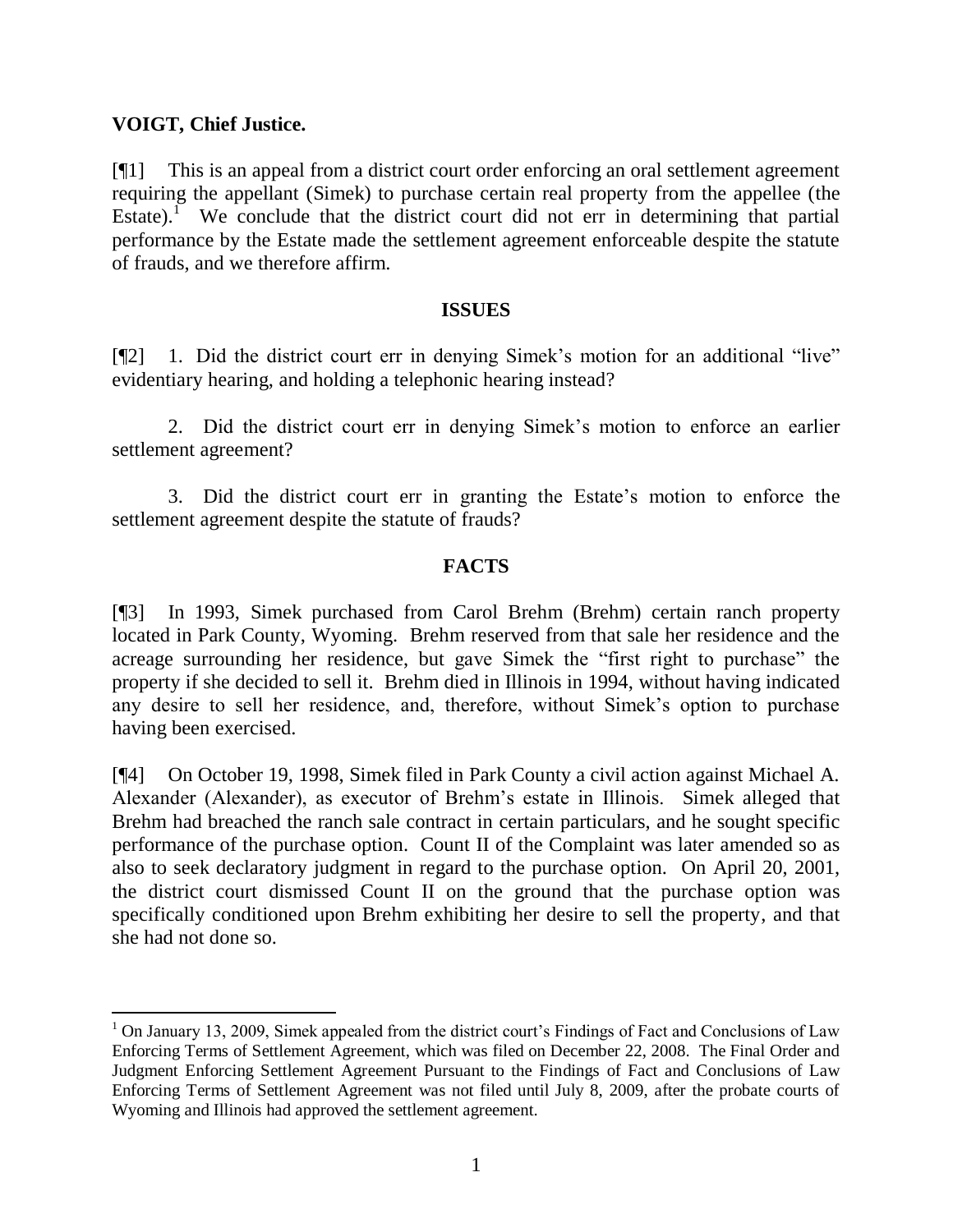[¶5] Litigation between Simek and the Estate continued until, after participating in mediation, they reached a settlement agreement in August of 2003 (the 2003 Agreement), which agreement was reduced to writing and executed by the parties. In addition to settling the contract breach issues, the 2003 Agreement provided for Simek's purchase of Brehm"s residential property. The 2003 Agreement was, however, conditioned as follows:

> 3. **Approval of Illinois Probate Court**. The parties understand that approval by the Illinois Court conducting the probate of Carol Brehm"s Estate is required for approval of this Settlement Agreement. Mr. Alexander, on behalf of the estate and the Brehm Parties, has agreed that he will advise the Illinois Probate Court of the settlement of these claims and will seek the approval of the Illinois Probate Court of these terms and file all necessary documents and pleadings with the Illinois Probate Court reflecting said approval.

[¶6] On January 28, 2005, Simek filed a Motion to Enforce Settlement Agreement, in which he alleged that he, but not the Estate, had taken all necessary steps to implement the settlement. The Estate responded on February 17, 2005, attaching to its response a copy of an order from the Illinois Probate Court denying the petition for approval of the settlement. The motion not having been heard, Simek refiled it on April 28, 2005, and again on May 2, 2005. On May 26, 2005, the district court set the motion for hearing. In the meantime, Brehm"s daughter, Stacy Tate (Tate) obtained appointment as administrator of her mother"s estate in Wyoming, and on June 27, 2005, the parties stipulated that she be substituted for Alexander as the defendant in this lawsuit.

[¶7] On July 25 and 26, 2005, Simek and Tate and their Wyoming attorneys met in Cody, Wyoming, for settlement negotiations. Believing settlement had been achieved, Tate's attorney drafted a Settlement Agreement and Release of All Claims (the 2005 Agreement). The scope of the 2005 Agreement was relatively similar to that of the 2003 Agreement, although the purchase price for the Brehm residential property was different. The 2005 Agreement contained a provision requiring its approval by the probate courts in both Wyoming and Illinois, and it also contained the following relevant provisions:

> 5. REAL PROPERTY IS BEING CONVEYED "AS IS". SIMEK acknowledges that the real property described in Paragraph Two herein is being conveyed "AS IS". SIMEK acknowledges that he is informed that there are multiple problems with said real estate (including, but not limited to the house on the real property), and that he accepts the PROPERTY "AS IS".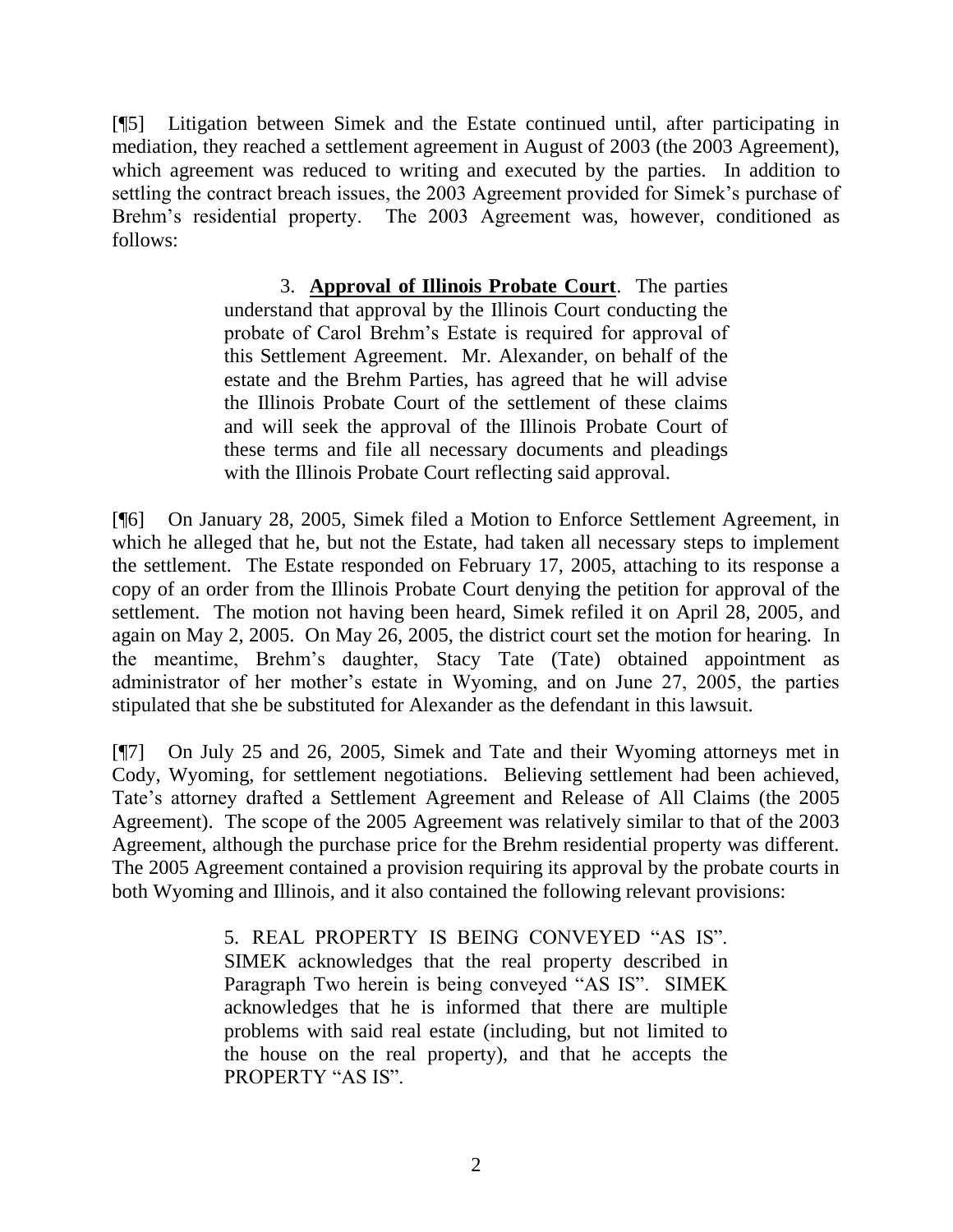6. KEY TO PROPERTY. SIMEK acknowledges that he has received the key to the PROPERTY in order to make plans for renovation of the PROPERTY. SIMEK agrees, however, that he will return the key if the probate courts in Illinois and Wyoming do not approve of the settlement. SIMEK further agrees that he will make absolutely no changes to the PROPERTY until he makes payment for the PROPERTY as outlined in Paragraph Three herein. SIMEK also agrees to keep the PROPERTY locked at all times. SIMEK also acknowledges that the alarm, for which he has received information, is not the property of the ESTATE OF BREHM, and it must be returned to the alarm company at closing.

[¶8] Simek received the key to the Brehm residence, and kept it for several months. During that period of time, he accessed the premises and had it appraised, but he neither signed the 2005 Agreement nor indicated that he rejected it. Eventually, his attorney sent the Estate"s attorney an offer to purchase the property for a lower price than that stated in the 2005 Agreement. What ensued was a motions duel, with Simek repeatedly asking the district court to enforce the 2003 Agreement and the Estate repeatedly asking the district court to enforce the 2005 Agreement.<sup>2</sup> Finally, the case was assigned to a different district judge, who held an additional evidentiary hearing on September 30, 2008.

[¶9] The district court issued its Findings of Fact and Conclusions of Law Enforcing Terms of Settlement Agreement on December 19, 2008. In summary form, relevant findings included the following: (1) the 2003 Agreement required approval of the Illinois Probate Court to be effective, and such approval was denied; (2) Simek's testimony that he obtained the key to the residence under the 2005 Agreement for the purpose of a twoweek period in which to inspect the premises was not credible; (3) Simek obtained the key to the residence under the 2005 Agreement for the purpose of planning its remodeling; (4) Simek obtained and kept the key until January 2006, during which period he had complete access to the premises and invited many contractors and an appraiser into the residence; (5) under the 2005 Agreement, Simek offered to purchase the property "as is"; and (6) neither Simek nor his attorney notified Tate that the settlement had been rejected.

[¶10] Based upon these and other findings, the district court reached the following relevant conclusions of law: (1) the 2003 Agreement was rendered void when the Illinois Probate Court disapproved it; (2) the parties agreed to settle in 2005, with the terms of the settlement being those set forth in the 2005 Agreement; (3) delivery of the key to the premises to Simek, and his use thereof, constituted such partial performance of the oral

<sup>&</sup>lt;sup>2</sup> There was also an extensive e-mail duel between counsel, about which more will be said in our discussion of the third issue.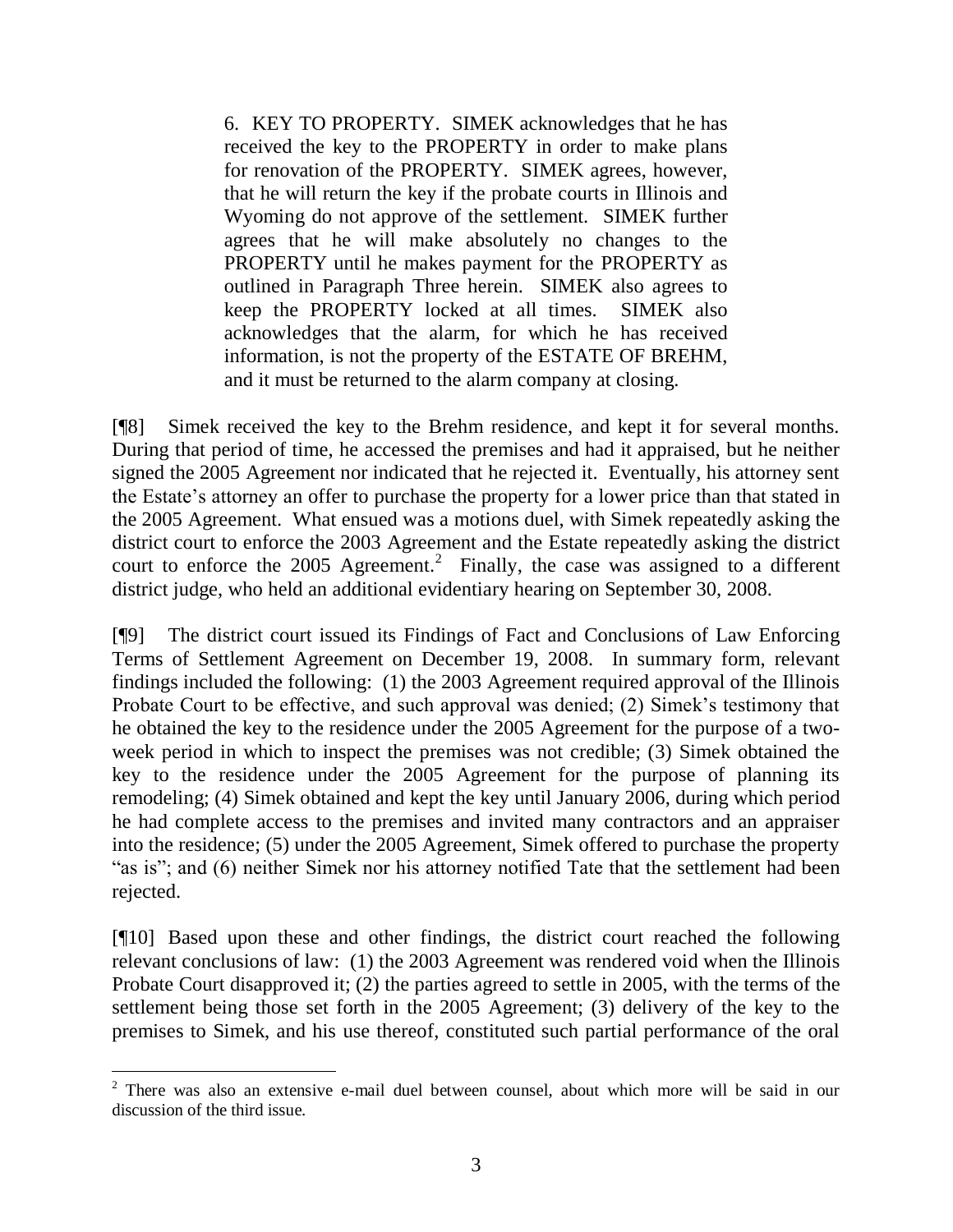2005 Agreement so as to render it enforceable despite the statute of frauds; and (4) Simek's silence, failure to object to the agreement, and failure to notify the court that settlement had not been reached justified precluding Simek from raising the statute of frauds as a defense and justified affirming the oral 2005 Agreement.

#### **STATUTE OF FRAUDS**

[¶11] Wyo. Stat. Ann. § 1-23-105 (LexisNexis 2009) provides in pertinent part as follows:

> (a) In the following cases every agreement shall be void unless such agreement, or some note or memorandum thereof be in writing, and subscribed by the party to be charged therewith:

> > . . . .

(v) Every agreement or contract for the sale of real estate, or the lease thereof, for more than one (1) year;

. . . .

#### **DISCUSSION**

## *Did the district court err in denying Simek's motion for an additional "live" evidentiary hearing, and holding a telephonic hearing instead?*

[¶12] A district court enjoys considerable latitude in determining the procedural scheme it will follow in reaching its determinations, and we will not reverse such procedural decisions absent an abuse of discretion. *Meyer v. Hatto*, 2008 WY 153, ¶ 11, 198 P.3d 552, 555 (Wyo. 2008). We have said that "[a] court abuses its discretion when it acts in a manner which exceeds the bounds of reason under the circumstances. . . . and the ultimate issue is whether the court could reasonably conclude as it did." *Three Way, Inc. v. Burton Enters., Inc.*, 2008 WY 18, ¶ 16, 177 P.3d 219, 225 (Wyo. 2008) (quoting *Doenz v. Sheridan County Bd. of County Comm'rs*, 949 P.2d 464, 465 (Wyo. 1997)) (internal citations omitted).

[¶13] In the instant case, the trial judge held an evidentiary hearing on January 6, 2006, on the Estate's motion to enforce the 2005 Agreement. The 122-page transcript of that hearing, containing the testimony of two witnesses and arguments of counsel, is in the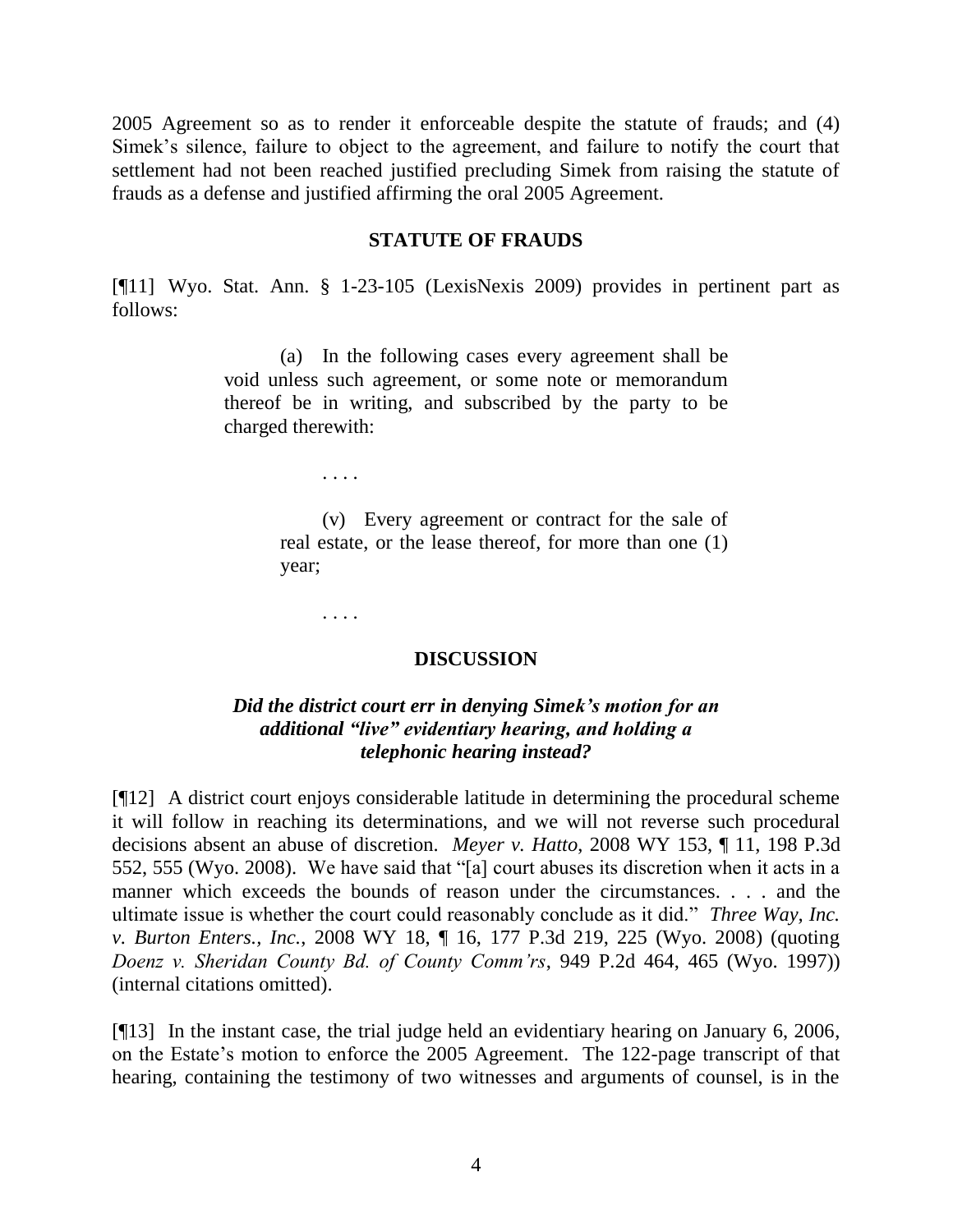record. Because counsel needed time to present additional testimony, the matter was continued for further hearing on January 27, 2006. The 263-page transcript of that day"s hearing, containing the testimony of five witnesses and arguments of counsel, is also in the record. The matter was again continued, and a third hearing occurred on February 21, 2006. The 218-page transcript of that hearing, containing the testimony of three witnesses and arguments of counsel is, likewise, in the record. The "final installment" of the trial, as characterized by the trial judge, was scheduled for July 21, 2006, but was continued at the request of Simek"s counsel. During that aborted hearing, the assigned judge advised counsel that he had just announced his retirement.

[¶14] The case was assigned to a different district judge on October 18, 2006. Courtordered status reports were filed in December 2006, but no further activity is revealed in the court file until the Estate filed a setting request on April 25, 2008. Simek soon filed his own request for an evidentiary hearing. Simek requested a day and a half for the hearing, in order to "complete the evidence and present updated evidence," and to allow the district court "to assess the credibility of the evidence rather than attempting to do the same from previous stale and incomplete transcripts."

[¶15] On September 5, 2008, the district court issued a scheduling order setting a "supplemental evidentiary hearing" for September 30, 2008. The hearing was held as scheduled, with Tate and the Estate's counsel and a witness appearing in person in the courtroom in Torrington, Wyoming, and with Simek and his counsel and a witness appearing telephonically from Jackson, Wyoming. At the outset of the hearing, the following colloquy occurred between the district court and Simek"s counsel:

> THE COURT: And, [Simek's counsel], are you ready to go?

> > [SIMEK"S COUNSEL]: Yes, we are, your Honor.

And for the record, we have in Jackson in the conference room in our law firm, Mr. Ron Simek and his wife, Mrs. Simek, Ms. Ky Simek, and myself; and we will be joined later by another witness by telephone; and we are ready to proceed.

THE COURT: Very well.

Well, first of all, let me say, counsel, thank you for your cooperation with me on a schedule here; and for both of the clients, you know, you have a right to have your case in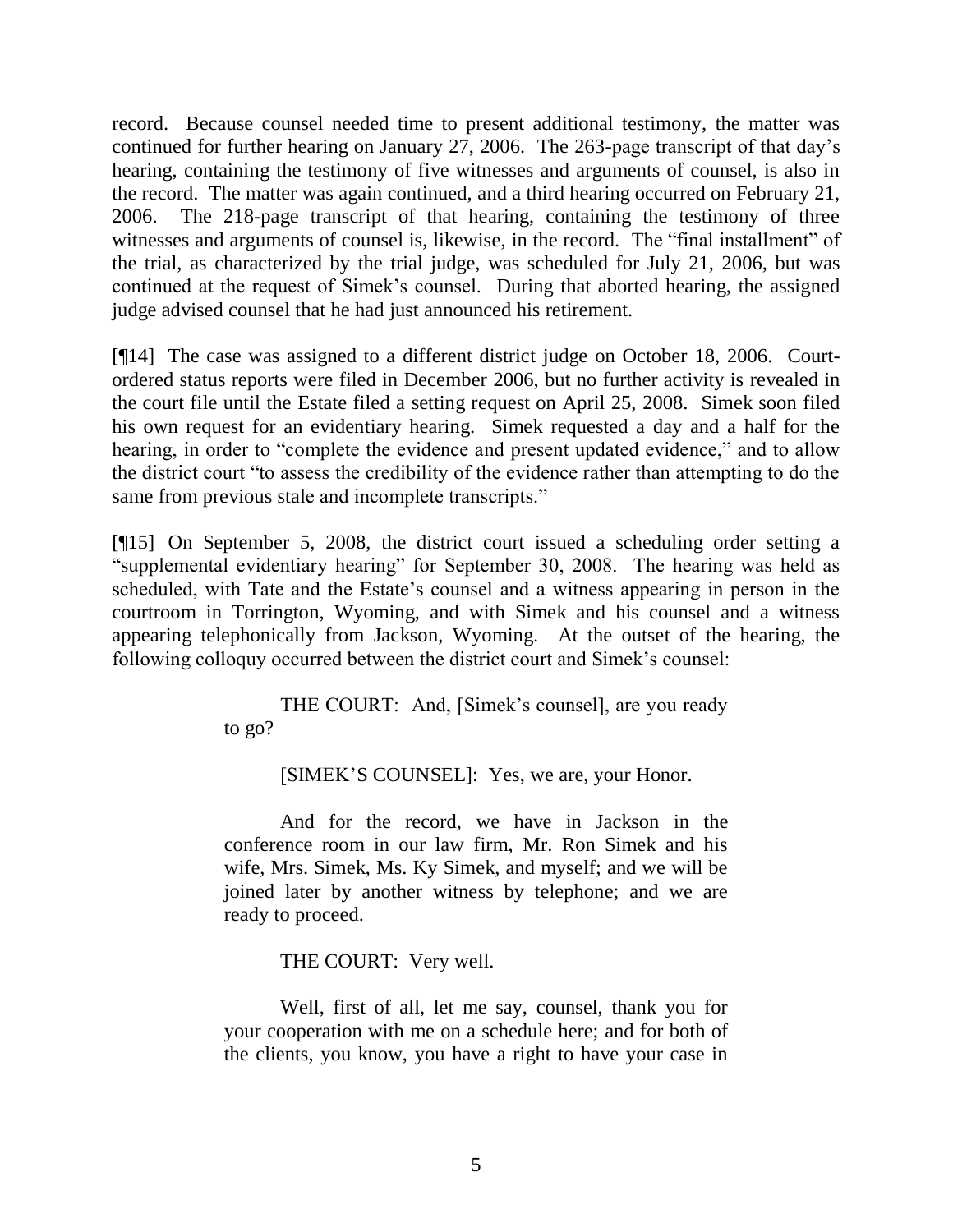Cody, in Park County. That's the way the system works in Wyoming. And by consent your attorneys have agreed to get this case expedited and going and finished, they have agreed to do it in this matter with [the Estate"s counsel] here, and by telephone for Mr. Simek.

. . . .

THE COURT: Very good. If there is a problem, we might have a plan B that we can come up with also.

All right. So folks, I have reviewed several times the four transcripts in this case from the four hearings. The first three of those had evidentiary presentation, and the fourth, really, was just a discussion between counsel and the judge. And where we left things kind of seems to be in flux. There at least was a point in time when I think some of the parties were willing to be satisfied with what evidence they had if they could complete the case then; and then perhaps if there is more that needs to be presented, maybe one or both sides want to present some more.

So, [Simek's counsel], I will ask you to call any additional witnesses you have.

Simek then called two witnesses, and the Estate called one witness. The record contains the 102-page transcript of the hearing.

[¶16] We will summarily affirm the district court on this issue for the following reasons: (1) the numerous hearings provided the parties with ample opportunity to present evidence; (2) the record reveals no reason Simek and his attorney and his witness could not have appeared in person at the hearing; (3) the parties consented to the procedure; (4) Simek has shown no prejudice from the procedure; (5) the newly assigned district judge reviewed all of the evidence that had been presented at all the hearings; and (6) the single case cited by Simek on this issue in his appellate brief, *Yaekle v. Andrews*, 169 P.3d 196, 200 (Colo. Ct. App. 2007), stands for the proposition that a hearing is required if the terms or existence of a settlement agreement are in dispute, not for the proposition that a telephonic hearing is insufficient under such circumstances.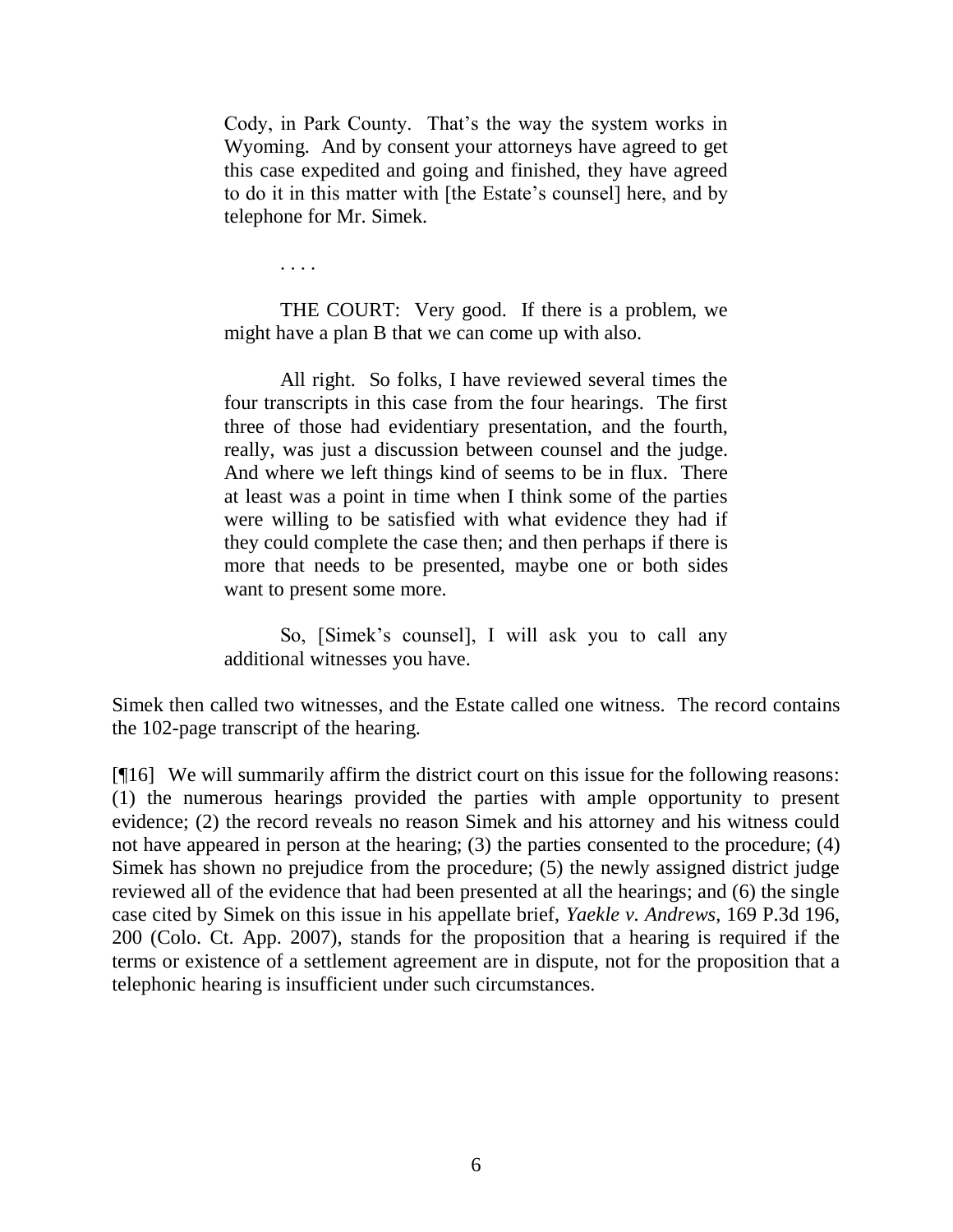### *Did the district court err in denying Simek's motion to enforce an earlier settlement agreement?*

[¶17] As noted earlier herein, the district court concluded that the 2003 Agreement was rendered void when approval of the Illinois Probate Court, a condition precedent, was not obtained. *See supra* ¶ 10. In his appellate brief, Simek finds fault with the district court in this regard as follows:

> The District Court's failure to consider the 2003 Agreement undermines its reliance on the 2005 Agreement. In other words, the terms of the 2003 Agreement are inconsistent with the terms of the 2005 Agreement. The District Court did not reconcile these differences and under this Court"s juris prudence [sic] these inconsistencies would limit the ability to create an oral contract as the District Court did in its decision. For example, in Fowler v. Folwer, [sic] 933 P.2d 502, 505 (Wyo. 1997), the District Court had concluded that there was an oral contract and the Wyoming Supreme Court reversed the findings that the evidence was insufficient to establish the existence of an oral contract between a father and son. What troubled the Court and caused it impart [sic] to conclude that there was not an oral contract was the fact that there were different versions of the essential terms of the contract and that the essential terms were inconsistent and contradicted one another. Folwer, [sic] 933 P.2d at 505. The same situation exists here, the parties in 2003 agreed to essential terms including price for the real estate transaction. The Court in this case created a contract and supplied terms that are inconsistent. . . .

[¶18] As with the first issue, we will again summarily affirm the district court. The present scenario in no way resembles that in *Fowler*, where this Court concluded that "[t]he lack of certainty in essential contractual terms forces us to determine that an oral contract did not exist." *Fowler v. Fowler*, 933 P.2d 502, 506 (Wyo. 1997). In the case now before the Court, two separate settlement agreements were reached—a written settlement agreement in 2003 and an oral settlement agreement in 2005. The fact that some terms of the two agreements are inconsistent with one another is legally meaningless. The 2003 Agreement became void because it was not approved by the Illinois Probate Court. The prior existence of the 2003 Agreement, as well as its terms, has nothing to do with the question of whether the parties reached an oral settlement in 2005, or with the question of whether that 2005 Agreement should be enforced.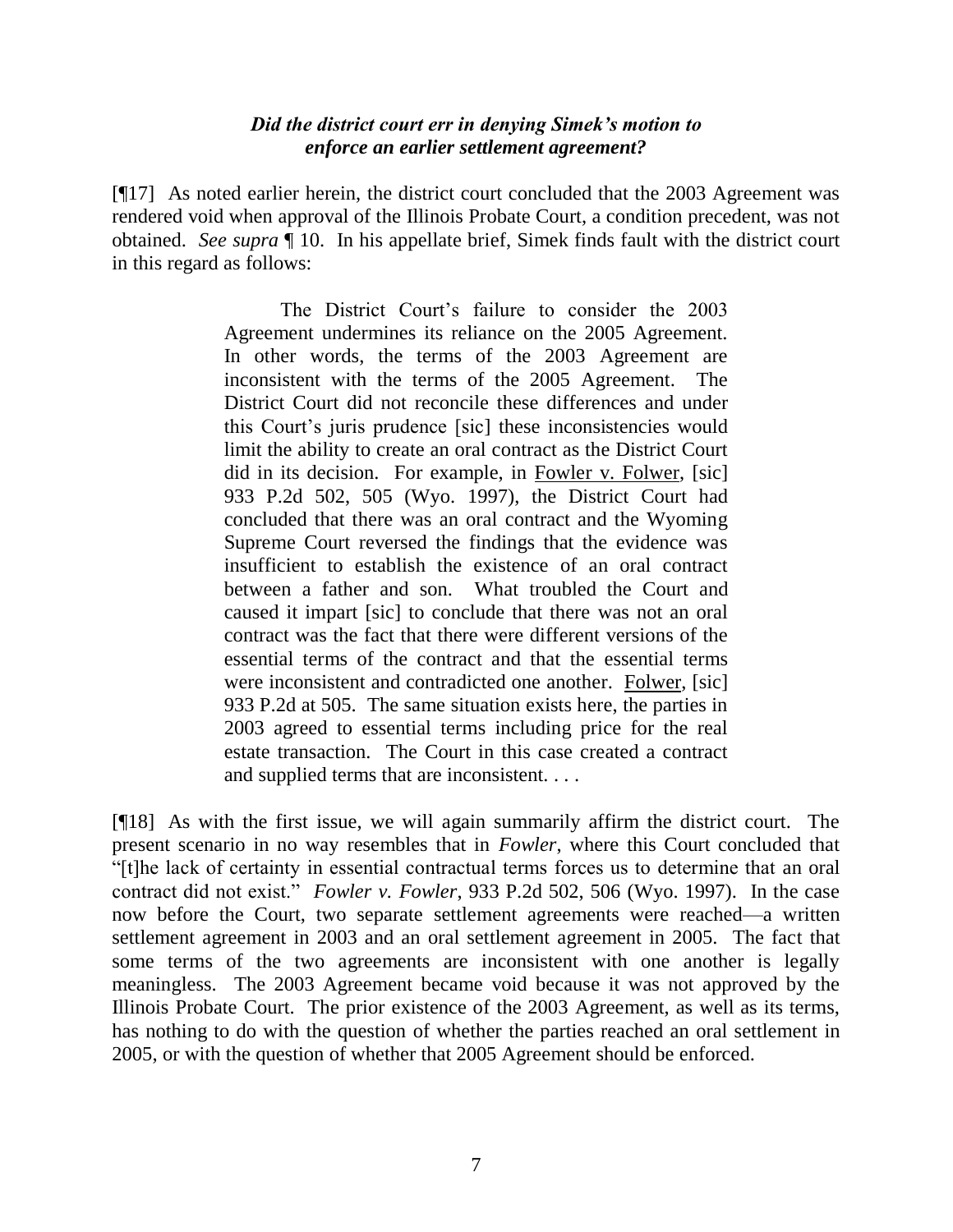# *Did the district court err in granting the Estate's motion to enforce the settlement agreement despite the statute of frauds?*

[¶19] In its simplest relevant terms, the statute of frauds requires contracts for the sale of land to be in writing. *See supra* ¶ 11. The question of whether a contract has been formed is a question of fact, and the district court's determination on that question will not be reversed unless clearly erroneous. *In re Estate of Maycock*, 2001 WY 103, ¶¶ 10- 11, 33 P.3d 1114, 1117 (Wyo. 2001). "A settlement agreement is a contract and, therefore, subject to the same legal principles that apply to any contract." *Id*. at ¶ 10; *see also In re Estate of McCormick*, 926 P.2d 360, 361 (Wyo. 1996). We apply the following standard in reviewing whether the district court's determination as to the existence of a settlement agreement was supported by sufficient evidence:

> [O]n appeal, the Supreme Court assumes that evidence in favor of the successful party is true, leaves out of consideration entirely the conflicting evidence presented by the unsuccessful party, and gives the evidence of the successful party every favorable inference that may reasonably and fairly be drawn from it. Furthermore, a reviewing court cannot substitute its judgment of the facts for that of the trial court unless the trial court"s judgment is clearly erroneous or contrary to the great weight of the evidence.

*McCormick*, 926 P.2d at 362 (quoting *Wyoming Sawmills, Inc. v. Morris*, 756 P.2d 774, 775 (Wyo. 1988)).

[¶20] The intention of the parties is of particular significance when a court is faced with determining whether a contract existed after the oral communications between the parties, or only after the terms were reduced to writing. Recently, we stated the law in that regard as follows:

> One specific question in determining the parties' intent is whether their contract was meant to be formed only upon the signing of written documents or was meant to be formed upon an oral understanding.

> > ""An agreement to make a written contract where the terms are mutually understood and agreed on in all respects is as binding as the written contract would be if it had been executed." *Robert W. Anderson House[w]recking and Excavating, Inc. v. Board of*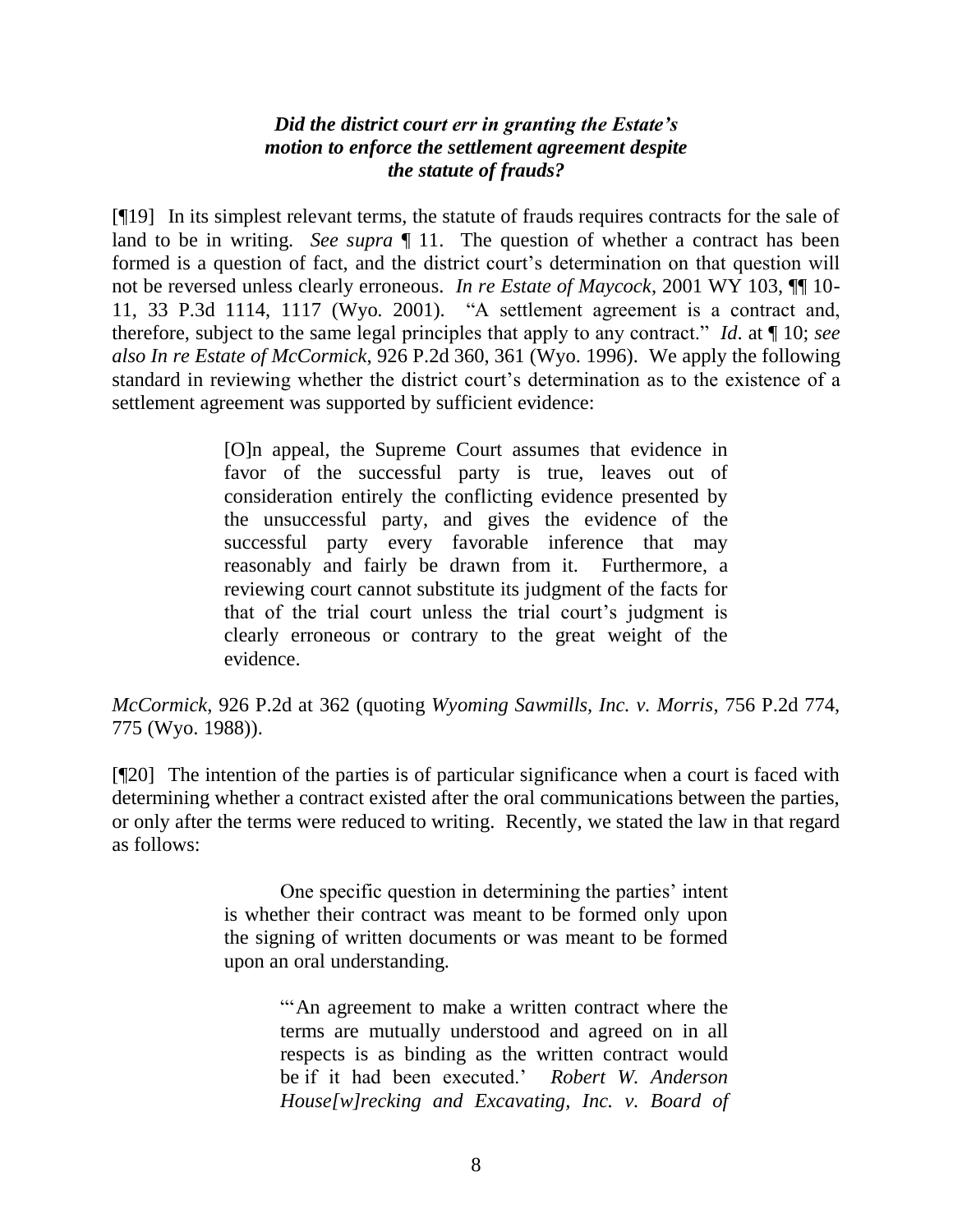*Trustees, School District No. 25, Fremont County, Wyoming*, 681 P.2d 1326, 1331 (1984).

""In general, the principle is well settled that where the parties to a contract intend that it shall be closed and consummated prior to the formal signing of a written draft, the terms having been mutually understood and agreed upon, the parties will be bound by the contract actually made, although it be not reduced to writing; but, on the other hand, if the parties do not intend to close the contract until it shall be fully expressed in a written instrument properly attested, then there will be no complete contract until the agreement shall be put into writing and signed." *Summers v. Mutual Life Ins. Co.*, 12 Wyo. 369, 75 P. 937, 943 (1904)."

*Frost Const. Co. v. Lobo, Inc.*, 951 P.2d 390, 394 (Wyo. 1998) (*quoting Wyoming Sawmills, Inc. v. Morris*, 756 P.2d 774, 776 (Wyo. 1988)).

*Birt v. Wells Fargo Home Mortgage, Inc.*, 2003 WY 102, ¶ 11, 75 P.3d 640, 648 (Wyo. 2003). In an earlier case, we set forth the applicable law in even more detail:

> The law is well stated in *Hageman & Pond, Inc. v. Clark*, [69 Wyo. 154, 238 P.2d 919], 923-924 [(1951)]:

> > "\* \* \* The courts generally hold that whether or not a contract is to be effective only when reduced to writing and signed by all the parties is mainly a question of intention. In 122 A.L.R. 1248-1250, it is said: "The fact that parties to negotiations contemplated the drawing and execution of a formal written contract is regarded in numerous cases as evidence that they intended the prior oral or informal agreement, \* \* \* to be merely tentative and not final. Indeed, this circumstance has been considered as "strong evidence" that the parties did not intend that the negotiations should amount to an agreement prior to the execution of the formal writing. \* \* \* It has been said that if the parties stipulate for a formal written agreement expressive of their intention, there is a strong presumption that no contract is made until the formal instrument is prepared and executed, also that where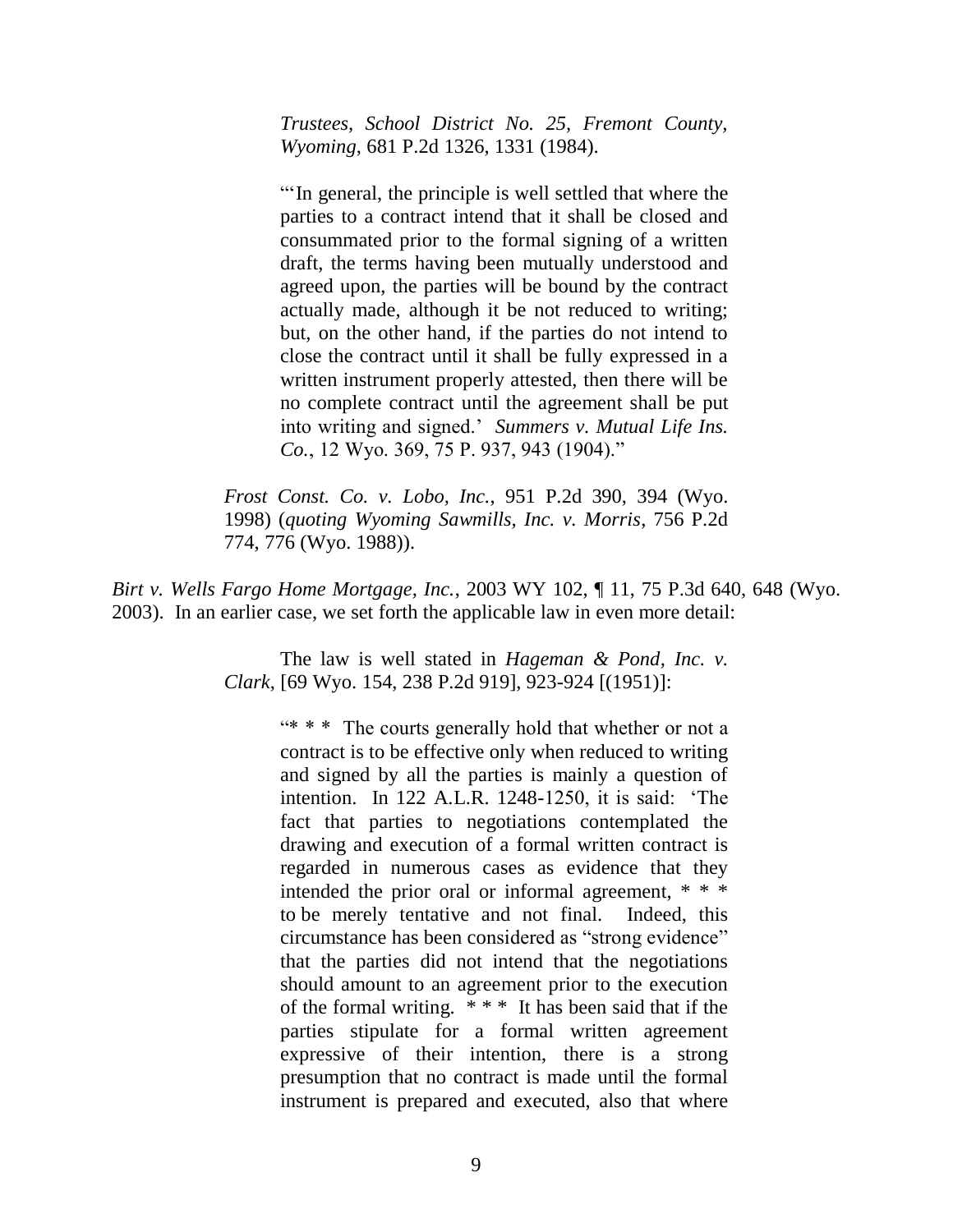there is a statute requiring that a contract be reduced to writing there can be no presumption of an intention to consummate the contract in any other form." [. . .] "Counsel for defendant contends that the circumstances in this case clearly show that it was the intention of the parties that a written contract was to be drawn and signed by all the parties, and that the case of *Summers v. Mutual Life Insurance Co.*, 12 Wyo. 369, 75 P. 937, 943, 66 L.R.A. 812 [(1904)] is decisive on the point here discussed. The decision was by the late Justice Potter. He cites with approval the case of *Mississippi & Dominion Steamship Co. v. Swift*, 86 Me. 248, 29 A. 1063 [(1894)], enumerating some of the circumstances in determining as to whether or not an oral contract should be considered as the final contract of the parties, namely, "such as whether the contract is one usually put in writing, whether there are few or many details, whether the amount involved is large or small, whether it requires a formal writing for a full expression of the covenants and promises, and whether the negotiations themselves indicate that a written draft is contemplated as the final conclusion of the negotiations." Other circumstances may be added in the case at bar, namely that it involves a transfer of an interest in real property which ordinarily under the Statute of Frauds must be in writing and signed by the party sought to be charged; that the contract was in fact reduced to writing and submitted to the other party; the fact that the written instrument contains a blank space where the defendant was expected to sign his name,  $[...]$ , and perhaps the fact that he actually refused or neglected to sign it. \*\*\*"

*Turner v. Floyd C. Reno & Sons, Inc.*, 696 P.2d 76, 78 (Wyo. 1985) (some internal citations omitted).

[¶21] In the instant case, the district court concluded that the 2005 Agreement existed and that it was saved from the statute of frauds as a result of the doctrine of partial performance. Under that doctrine, an oral agreement for the sale of land that has been partially or wholly performed by one party, to its detriment, may be enforced by that party. *Parkhurst v. Boykin*, 2004 WY 90, ¶ 16, 94 P.3d 450, 458 (Wyo. 2004); *McClellan v. Britain*, 826 P.2d 245, 249 (Wyo. 1992); *Gaido v. Tysdal*, 68 Wyo. 490, 508, 235 P.2d 741, 747 (1951). Before the doctrine of partial performance may be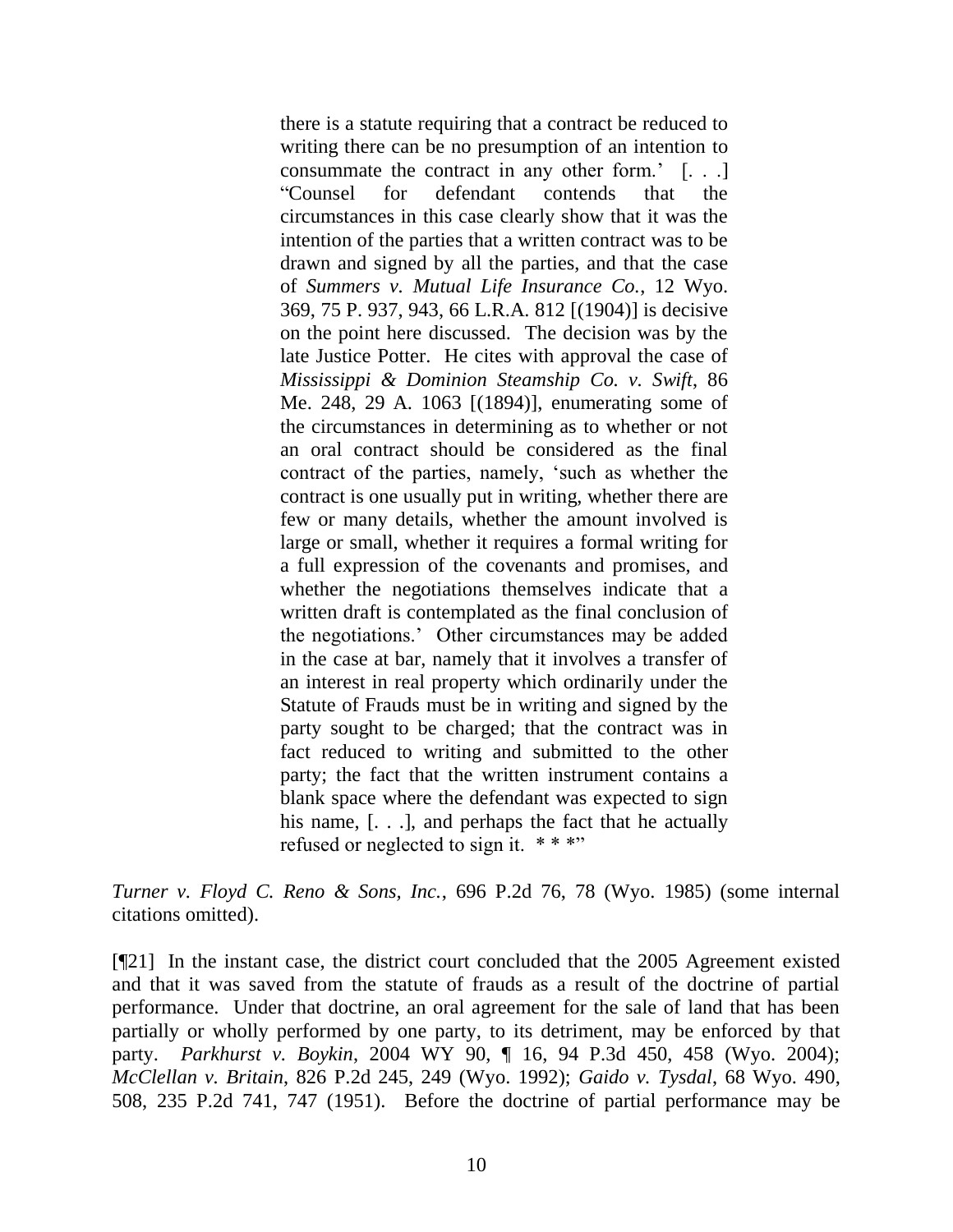applied, however, the terms of the oral agreement sought to be enforced must be "a definite and complete agreement between the parties," and "the contract terms must be so certain that the court can require the specific thing agreed upon to be done." *Fowler*, 933 P.2d at 504; *see also Hovendick v. Ruby*, 10 P.3d 1119, 1124 (Wyo. 2000). Where the partial performance is alleged to consist of transfer of possession of the premises to the putative purchaser, such possession must be "proved beyond the possibility of findings to the contrary." *Hovendick*, 10 P.3d at 1124. It also must be "referable solely to the contract sought to be enforced, and not such as might have been referable to some other or different contract." *Butler v. McGee*, 373 P.2d 595, 597-98 (Wyo. 1962).<sup>3</sup>

[¶22] The doctrine of partial performance is a common law equitable doctrine that actually predates the original English statute of frauds. 73 Am. Jur. 2d *Statute of Frauds* § 312 (2001).

> This common law exception to the statute of frauds is a version of equitable estoppel. It prevents a party to a contract from perpetrating a fraud or injustice on the other party when the latter has fully performed under the terms of the oral contract.

*Wyoming Realty Co. v. Cook*, 872 P.2d 551, 554 (Wyo. 1994). Given the legislative policy evidenced by the statute of frauds, partial performance should take an oral contract out from its reach only when necessary to avoid a fraud, and to accomplish justice. *Remilong v. Crolla*, 576 P.2d 461, 465 (Wyo. 1978); *see also Crosby v. Strahan's Estate*, 78 Wyo. 302, 320, 324 P.2d 492, 499 (1958)*.* The statute of frauds must be applied within the context of competing policies:

> Application of the statute of frauds to the facts of this case having been called into question, we look to the underlying purposes of that legislation. Furthermore, however jealous we may be of inroads upon application of the statute of frauds, we remain mindful that its rote application is not automatic. Enforcement of the statute of frauds subserves significant policy concerns, not unlike enforcement of the policy favoring settlements:

<sup>3</sup> *Butler v. McGee*, as well as two earlier cases, *Johnson v. Maki*, 45 Wyo. 113, 16 P.2d 46 (1932), and *Mecum v. Metz*, 30 Wyo. 495, 222 P. 574 (1924), although dealing with possession of land as partial performance, are of limited utility in the present case because they concern the factors in regard to possession that a putative *buyer* must prove to take his or her land purchase contract out of the statute of frauds. For instance, *Mecum* holds that, in addition to proving possession, the buyer must also prove that he or she made improvements upon the land. *Mecum*, 222 P. at 577. That analysis is not appropriate when the transfer of possession is alleged by the putative *seller* of the land. *See also* 73 Am. Jur. 2d *Statute of Frauds* § 339 (2001).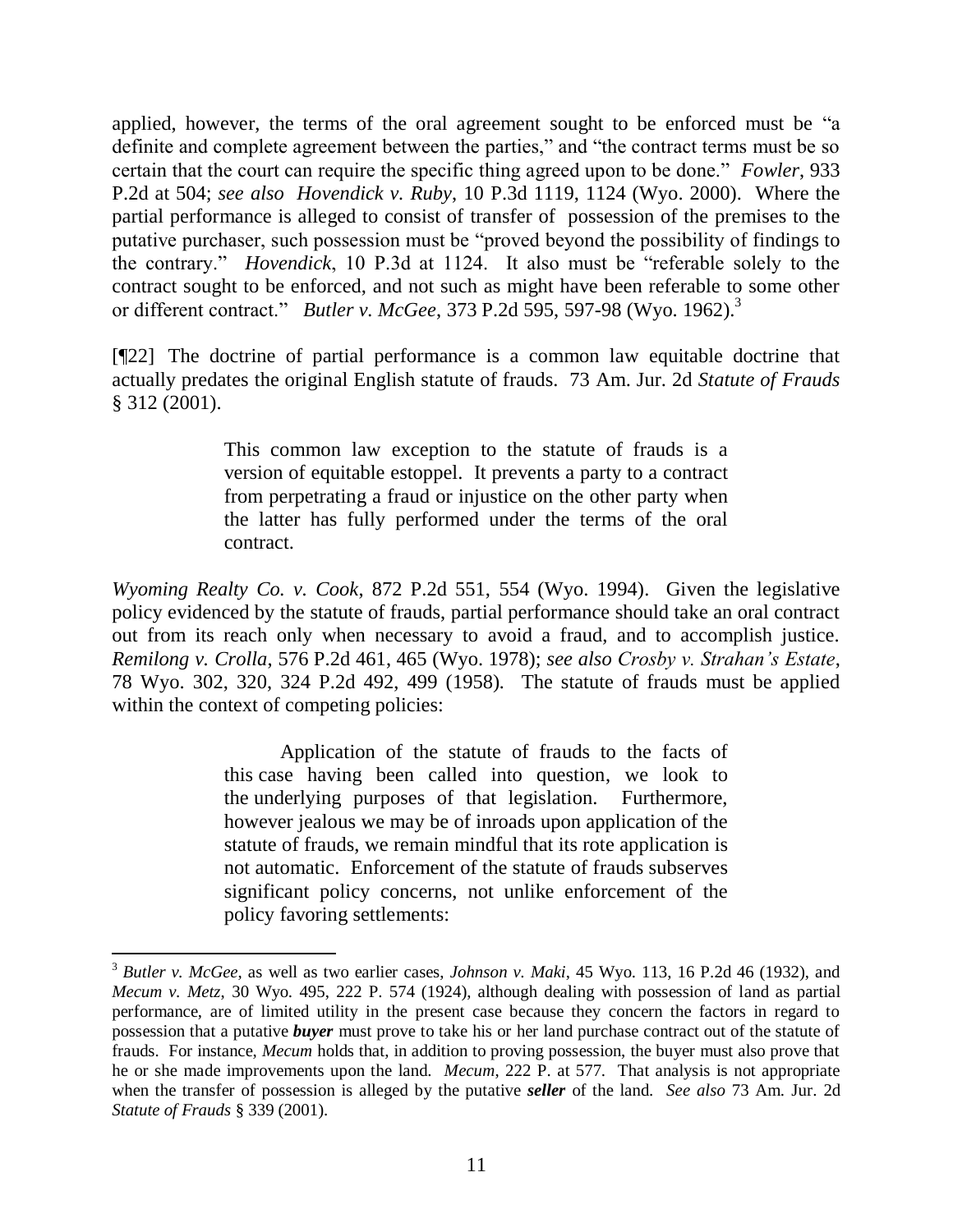The statute of frauds was enacted to prevent fraud, not to aid it, and should receive a reasonable interpretation with that end in view. The great majority of courts have always endeavored to keep that principle uppermost in rendering their decisions.

*Mead v. Leo Sheep Co.*, 32 Wyo. 313, 327, 232 P. 511, 515 (1925).

*Maycock*, 2001 WY 103, ¶ 19, 33 P.3d at 1119. It is helpful to remember that the doctrine of partial performance is not an evidentiary proposition; rather, it is an equitable theory based upon estoppel:

> The doctrine of part performance operates not upon the theory that the part performance is a substitute for the written evidence required by the statute of frauds, but rather on the theory that the defendant may be estopped in view of the part performance to assert the statute as a defense. Thus, part performance takes the case out of the statute not because it furnishes proof of the contract or because it makes the contract any stronger but because it would be intolerable in equity for the defendant knowingly to allow the plaintiff to invest time, labor, and money upon the faith of a contract that did not exist.

> The doctrine of part performance accomplishes its purpose of preventing fraud on the theory of estoppel by conduct to assert the statute.

73 Am. Jur. 2d *Statute of Frauds* § 314 (2001).

[¶23] The injury or loss that supports application of the equitable doctrine of partial performance is not the injury or loss caused simply by the failure of one party to perform the contract. *Crosby*, 78 Wyo. at 320, 324 P.2d at 499. "If the mere failure to perform an oral contract were sufficient to remove it from the reach of the statute of frauds, the statute would be rendered vain and nugatory." *Davis v. Davis*, 855 P.2d 342, 346 (Wyo. 1993). Rather, the injury or loss

> must arise from the acts done in performance or in pursuance of the oral agreement, and such acts must so far alter the situation of the parties seeking to avoid the statute that it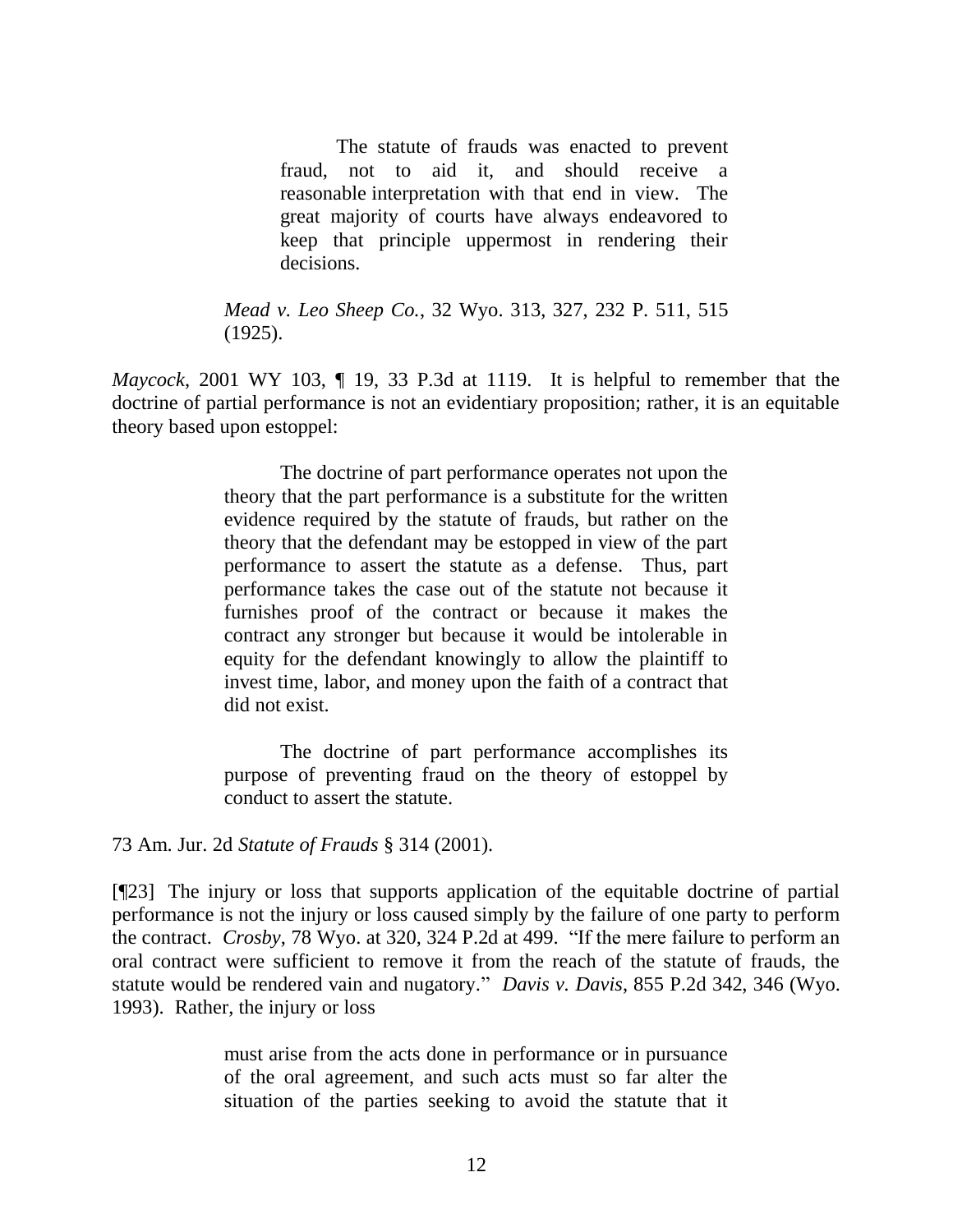would be unjust and against conscience to allow the other party, who has permitted such change to take place in pursuance of his oral agreement, to thereafter refuse to perform on his part.

*Crosby*, 78 Wyo. at 320, 324 P.2d at 499; *see also Allen v. Allen*, 550 P.2d 1137, 1143 (Wyo. 1976). The court looks to several factors in determining whether equity should defeat the statute of frauds, including the following: (1) the relations of the parties; (2) the nature of the parol agreement; and (3) the relative benefit and detriment derived by the parties. *Empfield v. Kimbrough*, 900 P.2d 1153, 1155 (Wyo. 1995); *Davis*, 855 P.2d at 346-47. Part performance must be substantial. *Id*. at 346. On the other hand, the party relying upon partial performance must show only a material detriment, as opposed to irreparable injury. 73 Am. Jur. 2d *Statute of Frauds* § 314 (2001). "The sufficiency of particular acts as a part performance is for the court to decide as a matter of law." 73 Am. Jur. 2d *Statute of Frauds* § 319 (2001); *see also Maycock*, 2001 WY 103, ¶ 12, 33 P.3d at 1117, and *In re Estate of Jackson*, 892 P.2d 786, 788 (Wyo. 1995).

[¶24] In the instant case, the district court concluded first that, as a matter of fact, a contract was formed—settlement was reached—during the negotiations on July 25-26, 2005. Second, the court concluded that the parties intended for their agreement to be effective upon its oral consummation. Several facts informed these conclusions: (1) the Estate offered possession of the premises before the agreement was reduced to writing and allowed Simek to disarm the house's security system; (2) Simek accepted and took possession of the premises before the agreement was reduced to writing; (3) Simek retained possession of the premises for several months despite not having executed the written agreement; (4) Simek utilized his possession of the premises to bring in contractors for remodeling assessments, which was in furtherance of the oral agreement; (5) neither Simek nor his attorney notified the Estate or its attorney that settlement had not been reached; and (6) after the 2005 Agreement was reached, Simek"s attorney informed the Estate"s attorney that Simek had filed another motion to enforce the 2003 Agreement, not because the 2005 Agreement did not exist, but to protect Simek"s rights in case the 2005 Agreement did not receive court approval.

[¶25] As mentioned above, the two attorneys engaged in repeated e-mail and telephone contacts as the Estate"s attorney attempted to determine why Simek was not signing and returning the agreement that had been reduced to writing. The district court set out these contacts at length in its findings of fact, and then relied upon them in concluding that Simek's failure to deny existence of the 2005 Agreement was a factor in estopping him from asserting the statute of frauds as a defense. The Estate"s attorney testified that, in one particular telephone call, Simek"s attorney told her the following in regard to Simek"s renewal of his motion to enforce the 2003 Agreement: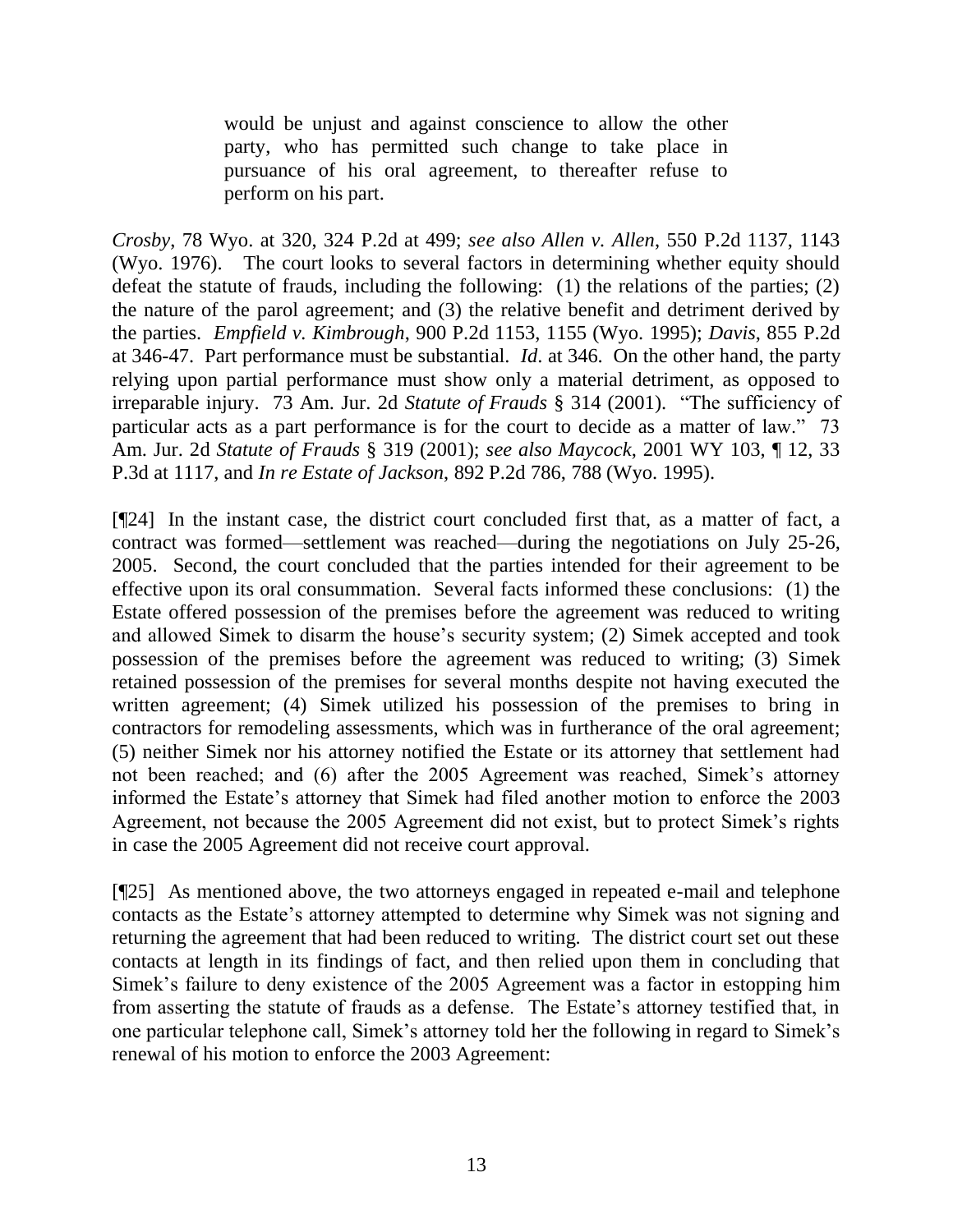Well, we've been through this rodeo before. We had tried to—we have settled before, and the 2003 agreement was not approved. And so *in case the 2005 agreement also was not approved*, she wanted to make sure she preserved her rights under the 2003 agreement.

(Emphasis added.) The emphasized language reveals that Simek"s position was not that the 2005 Agreement had not been reached; rather, his position was that he wanted to try to fall back upon the 2003 Agreement if the courts did not approve the 2005 Agreement.

[¶26] This case boils down to a question of law—whether the Estate's acts in partial performance of the 2005 Agreement were sufficient to estop Simek from asserting the statute of frauds as a defense, especially when coupled with Simek"s failure to disclaim the agreement in the face of that conduct. We conclude that the district court did not err in answering that question in the affirmative. The Estate acted to its detriment in reliance upon the agreement by relinquishing possession of the Brehm residential property to Simek for several months, by allowing him repeated access to the residence for remodeling assessments, by allowing him to disarm the security system to obtain entry, and by informing the district court that the civil action had been settled. As noted above in the citations to *Empfield*, 900 P.2d at 1155, and *Davis*, 855 P.2d at 346-47, *see supra* ¶ 23, the court looks to the specific factors of a particular case in determining whether equity should defeat the statute of frauds. In that regard, this dispute had been going on since Simek filed the civil action in 1998—for seven years. Brehm died in 1994, yet probates remained open eleven years later in two states because of the delay in resolving this controversy. The 2005 Agreement settled not just the Brehm residence purchase, but also Simek"s separate claims against the Brehm estate based on the ranch purchase.

[¶27] The Estate seeks an equitable escape from the effects of the statute of frauds. We have said in many contexts that the function of equity is to provide fairness and justice to the parties under the circumstances. *See, e.g., Bentley v. Dir. of Office of State Lands & Invs.*, 2007 WY 94, ¶ 32, 160 P.3d 1109, 1118 (Wyo. 2007) (equitable conversion); *Countrywide Home Loans, Inc. v. First Nat'l Bank of Steamboat Springs, N.A.*, 2006 WY 132, ¶ 23, 144 P.3d 1224, 1231 (Wyo. 2006) (equitable subrogation); *Garlach v. Tuttle*, 705 P.2d 828, 829 (Wyo. 1985) (equitable estoppel); *United States Through Farmers Home Admin. v. Redland*, 695 P.2d 1031, 1040 (Wyo. 1985) (equitable lien); *Fuller v. Fuller*, 606 P.2d 306, 309 (Wyo. 1980) (constructive trust); *Cady v. Slingerland*, 514 P.2d 1147, 1149 (Wyo. 1973) (contract rescission); and *Wantulok v. Wantulok*, 67 Wyo. 22, 41, 214 P.2d 477, 484 (1950) (clean hands doctrine). We cannot say in the present case that the district court erred as a matter of law in determining that the acts of partial performance by the Estate, under the circumstances presented, were sufficient to invoke equity to enforce the oral agreement. If we consider the factors mentioned in *Empfield*